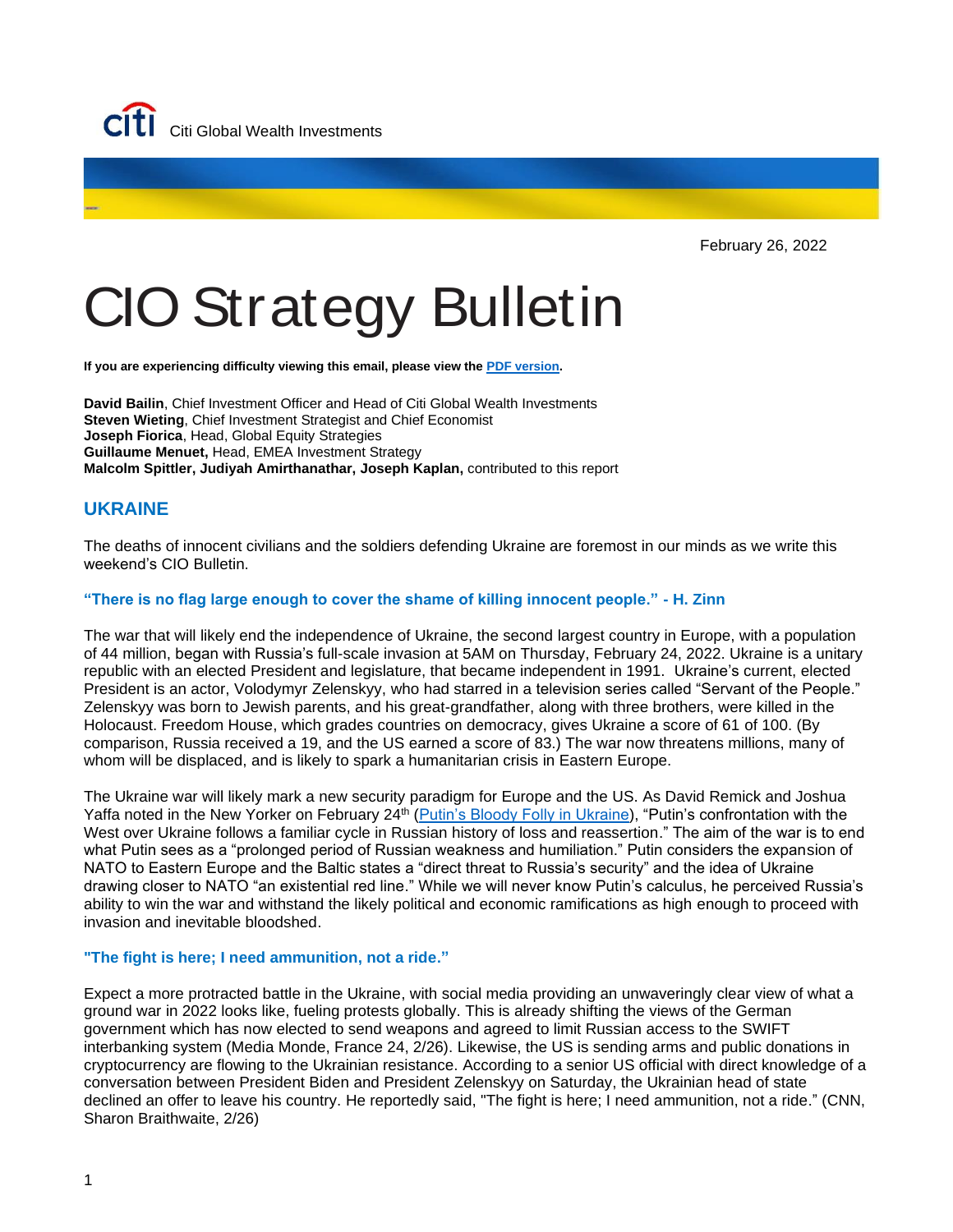# **MARKETS AND ECONOMY**

The initial Western financial market reaction to the Russian invasion of Ukraine was strongly negative. Markets had assumed that a limited incursion was likely, but not a full-scale war. Initially, stocks were crushed, gold rose and oil prices leapt higher. Rapidly, however, markets priced in two new factors. The first was a more limited US and NATO sanctions response that would not trigger large knock-on economic impacts. So far, Russian gas exports have not been impacted by the invasion. When determining Russian banking sanctions, the US created explicit exemptions for energy-related transactions to limit global impacts. The second is a presumption that the war would slow the Federal Reserve's pending interest rate hikes. The equity market reversal was extraordinary, with the Nasdaq Composite moving from negative 3.5% to end the day up 3.3%. By Friday, US shares – also benefiting from perceived global safety inflows – rose again. They ended the week essentially unchanged in value.

In contrast to European markets that experienced single-digit losses on Thursday, Russia's local stock market declined by a third after being off by as much as 50% intraday. With its huge reliance on trade in energy and wheat for more than 20% of its GDP, Russia's vulnerability to commodity and financial sanctions appears substantial. But Europe's reliance on Russia for 40% of its natural gas and 25% of its oil creates counterdependencies that may well mitigate the worst Russian sanction outcomes (Figure 1).

The US is far less intertwined with Russia for energy and thus the US dollar surged in the immediate aftermath of Russia's invasion. US interest rates were already higher relative to other developed markets, and this saw US bonds rally on both a "flight from risk" and their more attractive relative yields (Figure 2).





Source: Haver and Bloomberg as of February 25, 2022. Indices are unmanaged. An investor cannot invest directly in an index. They are shown for illustrative purposes only. Past performance is no guarantee of future returns. Real results may vary.

# **THE FED AT CENTER STAGE AGAIN**

It seems likely to us that the Fed will move ahead and raise rates at its March meeting. Higher near-term, headline inflation as a result of further energy price spikes is a certainty. We see US consumer prices peaking at an 8% year/year reading for March, assuming energy costs stabilize at these higher levels (Figure 3). Even though commodities, including energy, are not elements of the Fed's preferred "core inflation" measure, the impact of inflation on consumers reduces their confidence and buying intentions.

In our view, only continued weakness in financial markets – or actual lower inflation - will convince the Fed that its intended policy tightening approach may be too onerous for the expansion (Figure 4). It may be somewhat more likely that the Fed moves 0.25% now rather than the 0.5% as preferred by the hawkish Fed members. The CME Group put the odds of a 0.5% hike at 9% on Friday compared with 34% on Wednesday past.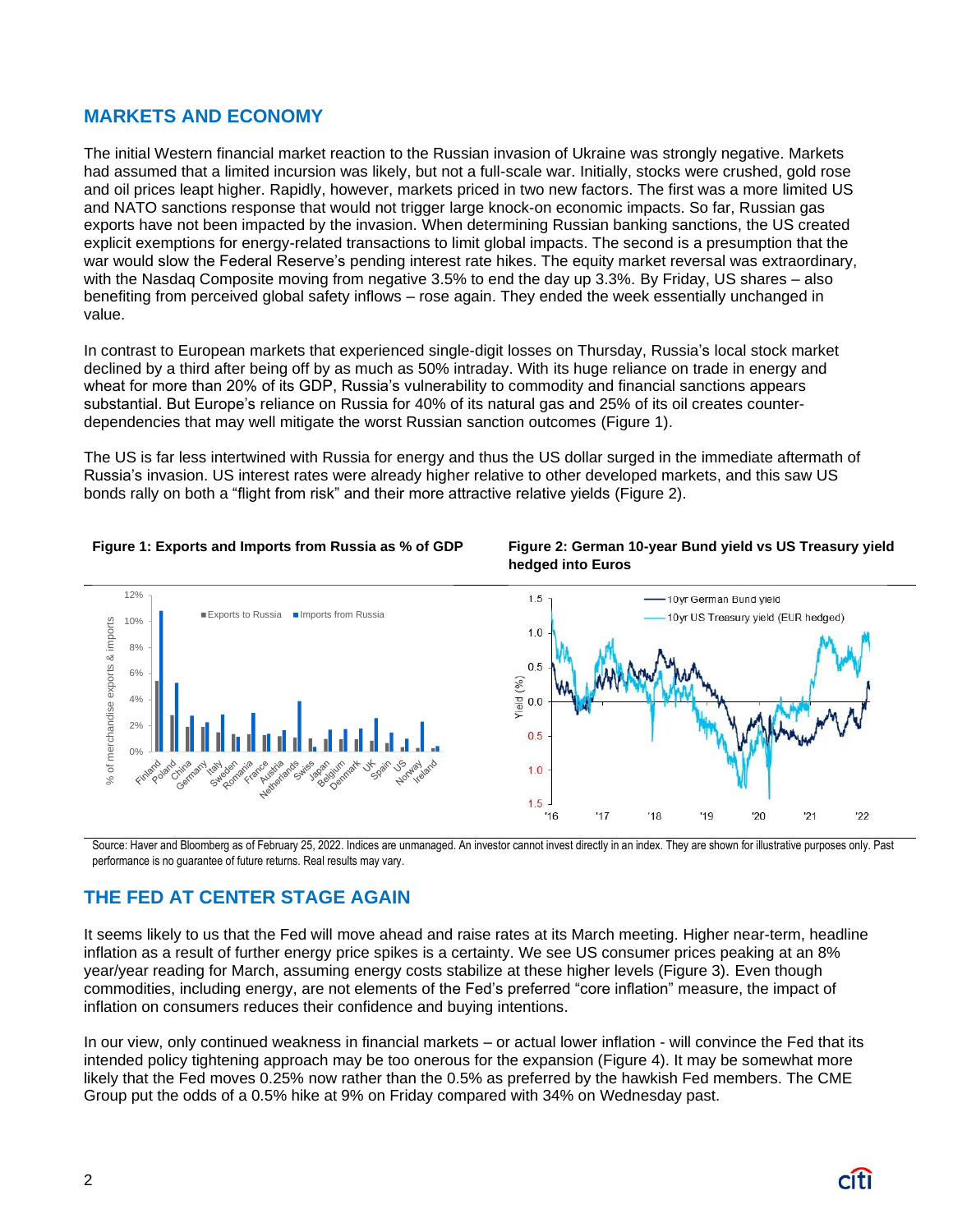**Figure 3: CPI for energy and Brent crude oil price daily Figure 4: Crude oil price and US equities move to negative** 

**correlation on Fed's reactive policy**



Source: Haver and Bloomberg as of February 25, 2022. Indices are unmanaged. An investor cannot invest directly in an index. They are shown for illustrative purposes only. Past performance is no guarantee of future returns. Real results may vary.

Raising rates too quickly in a slowing economy could be harmful. With the US and global economies already normalizing with a 37% decrease in YoY US federal spending, the war in Ukraine will further depress near-term growth. As trade losses become clearer, we would expect estimates for European GDP growth to be reduced at least by 0.5% due to the war. At the same time, we see that higher US interest rates are already dampening demand for housing, and certainly weighing on household wealth (Figure 5). Thus, the risk that the Fed will overshoot and raise rates too far in 2022 has increased, not decreased, given the negative background issue the war presents.



**Figure 5: Mortgage Application Volumes for Home Purchase vs US 30-Year Fixed Mortgage Rates (Inverted Scale)**

Source: Haver as of Feb 25, 2022. Note: Shaded region is recession. Indices are unmanaged. An investor cannot invest directly in an index. They are shown for illustrative purposes only. Past performance is no guarantee of future returns. Real results may vary.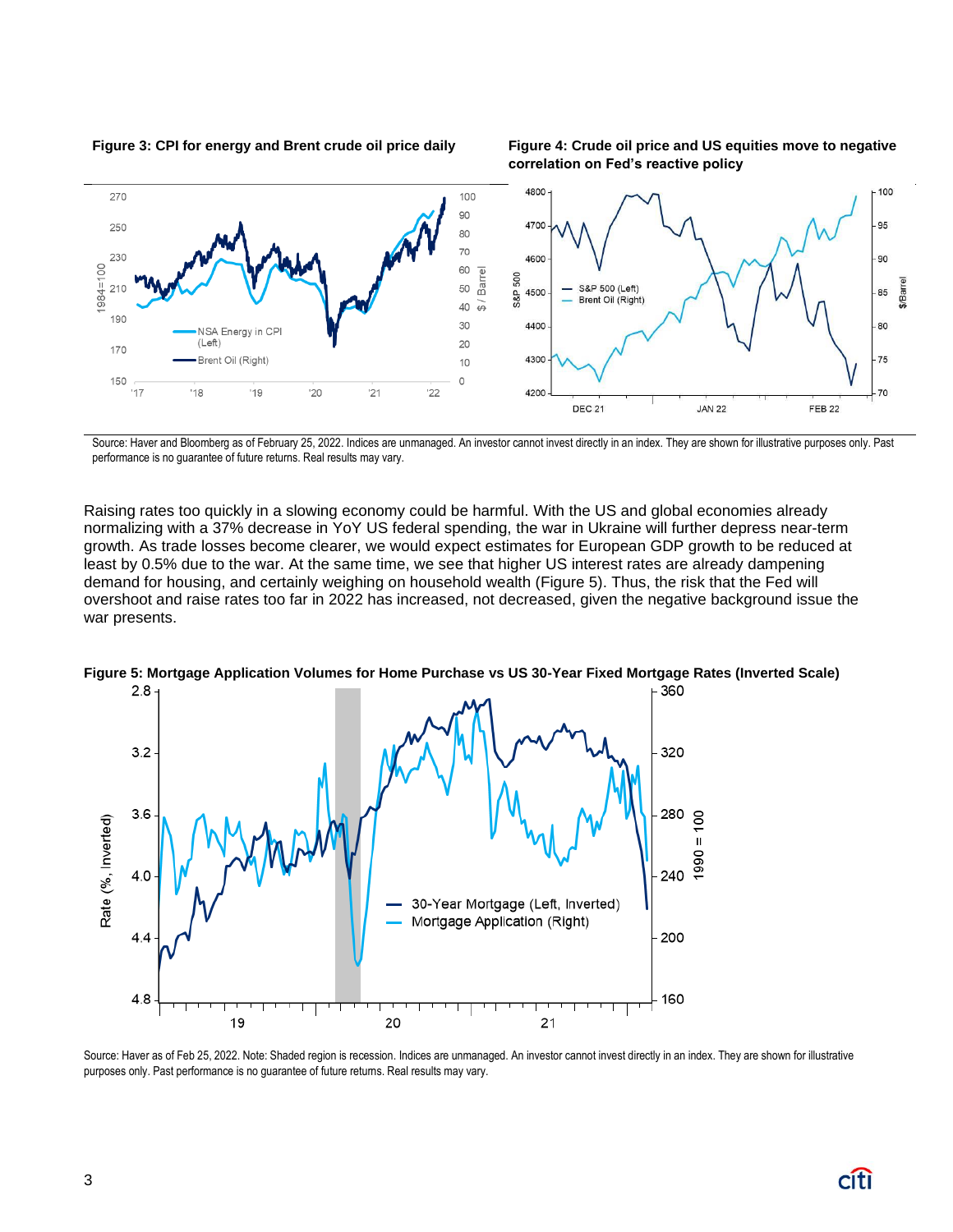# **IMPLICATIONS**

#### **Beyond the shock, slowing is good news for inflation**

The world economy is already slowing from the boom pace of 2021 – from China to the US and Europe. The events in Ukraine will also dampen economic growth a bit more. That said, a slowing pace of inflation – which is possible by Spring 2022 – would be the best indicator that the global economic expansion that began in 2020 will survive into 2023 and beyond. A moderation in US consumer goods spending, a sharp rise in imports, and some early positive signs pointing to a recovery in US production are favorable indicators in that regard (Figure 6). When a rebalancing in supply and demand growth – generating a lasting slowdown in inflation becomes evident the Fed will no longer surprise markets with greater monetary hawkishness.





Source: Haver as of Feb 25, 2022. Note: Shaded region is recession.

#### **Higher defense spending**

We expect that an unproductive redirection of economic resources toward security spending by EU nations and the US is likely. Russia's bold move may reverse a systemic decline in defense expenditures (Figure 7). Bolstered military power will now be necessary to prevent a "new Iron Curtain" from expanding westward.

#### **Higher alternative energy spending**

The European Union is expected to announce a new energy security strategy this coming week focused on developing renewable energy capacity to move toward greater independence from Russia. On the day of the invasion, European share prices of renewable energy companies surged. This will accelerate one of our Unstoppable Trends, ["Greening the World"](https://www.privatebank.citibank.com/ivc/docs/quadrant/SustainableStrategy20220209.pdf) (see figure 8).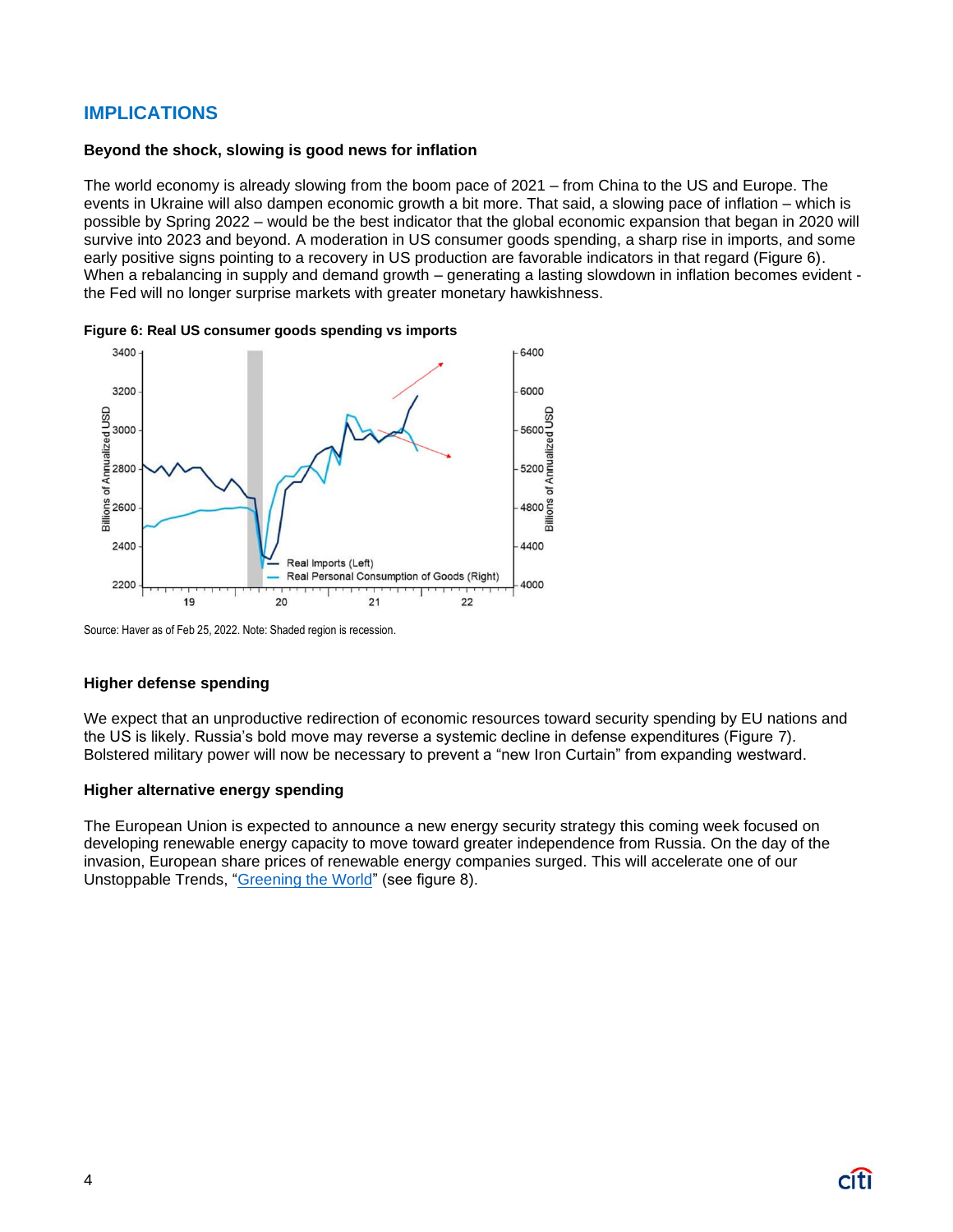



Source: Haver, World Bank and Bloomberg as of February 25, 2022.

#### **A future signal for technology shares**

The drop in bond yields Thursday also saw interest-rate sensitive US growth stocks outperform. As we discussed in [Outlook 2022,](https://www.privatebank.citibank.com/newcpb-media/media/documents/outlook/Outlook-2022-Citi-Global-Wealth-Investments.pdf?utm_source=cpb_internal&utm_medium=intranet&utm_campaign=ol22) Information Technology fundamentals look nothing like the "tech wreck" period of 2000-2022. Once markets see that rates will reach equilibria, we expect a bottom in tech shares to be formed. A peak in longterm US interest rates – perhaps coinciding with peak inflation – may generate a stronger immediate return environment for US growth shares.

#### **In particular, cybersecurity and fintech**

We continue to use risk capital for focused investments in cyber-security shares, fintech and payments, particularly with these shares off as much 30% from their peak values while expected EPS gains are convincingly strong and valuations are no longer excessive (Figure 9).

| <b>Theme</b>            | <b>Fwd P/E</b> Fwd P/S |     | 5 Yr Avg<br><b>EPS</b><br>Growth (%) | <b>PEG Ratio</b> |
|-------------------------|------------------------|-----|--------------------------------------|------------------|
| Payments                | 20.7                   | 3.2 | 21%                                  | 0.99             |
| Fintech                 | 25.5                   | 44  | 20%                                  | 1.31             |
| Clean Energy            | 27.4                   | 19  | 19%                                  | 1.45             |
| E-Commerce              | 26.2                   | 12  | 17%                                  | 1.50             |
| Metaverse               | 298                    | 46  | 13%                                  | 2.22             |
| Cyber Security          | 34.8                   | 37  | 15%                                  | 2.29             |
| Al & Cloud Computing    | 45.8                   | 5.2 | 17%                                  | 2.72             |
| Social Media            | 32.3                   | 34  | 10%                                  | 3.40             |
| <b>Health Care Tech</b> | 217.3                  | 40  | 10%                                  | 21.08            |

#### **Figure 9: Valuation, Expected EPS Growth of Transformative Industries**

Source: FactSet as of February 25, 2022. Indices are unmanaged. An investor cannot invest directly in an index. They are shown for illustrative purposes only. Past performance is no guarantee of future returns. Real results may vary. All forecasts are expressions of opinion and are subject to change without notice and are not intended to be a guarantee of future events. Past performance is not indicative of future returns. For illustrative purposes only.

# **FOUR REASONS TO REMAIN CONFIDENT IN MARKETS**

1. The history of geopolitical shocks since WWII shows net positive US equity returns on average just one month after an initial negative reaction to regional conflicts (Figure 10). Wars and regional security clashes have historically coexisted during global economic expansion. (Yemen, Afghanistan, and Syria, are examples.) Further, only 2 of 20 significant geopolitical events since World War II have provided turning points for the world economy. It is unlikely the Ukraine conflict will drive a European recession much less a US recession (Figure 11). After initial sharp reactions to global events, markets tend to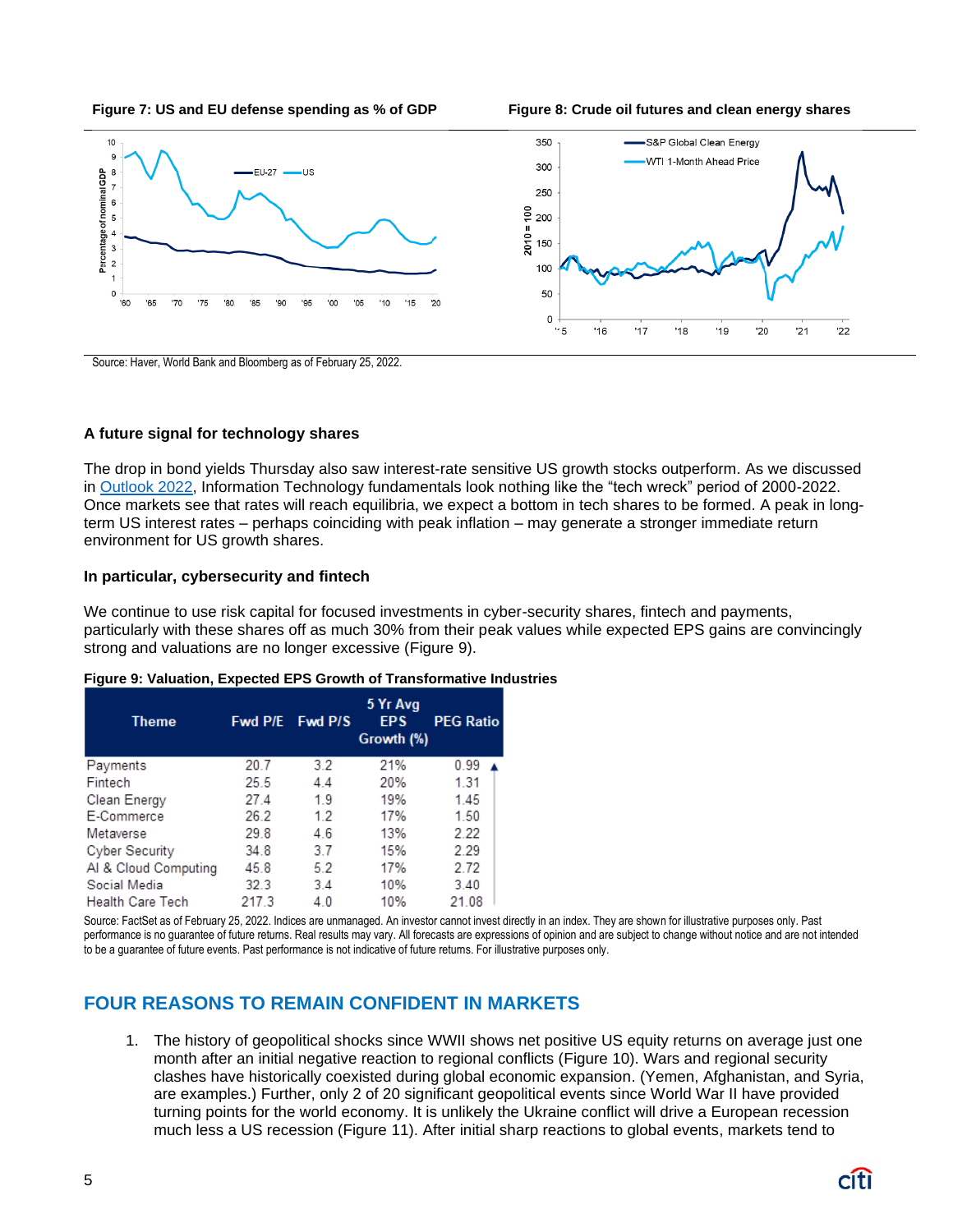accurately assess the realities and discriminate between fundamentally sound and harmed economies and industries (see Figure 12).

- 2. Investors acted with remarkably cool heads to the latest news from Ukraine. While there was a day of widespread losses across world markets, investors did not liquidate equities indiscriminately. The dispersion of equity market performance stayed strong and investors looked for particular opportunities in what they thought might be a wave of panic. This is not the behavior of irrationally depressed investors or markets. In fact, investor fears and bearishness are typically a contrarian indicator. With that said, 30% of individual US investors are now "bearish" and equity market volatility is double the normal average.
- 3. After investors gain an understanding of the new security landscape in Europe and react to remaining unknown consequences, we are likely to remain in a "mid-cycle" environment for asset markets, favoring higher-quality equities and higher-quality bonds. As we described in [Outlook 2022,](https://www.privatebank.citibank.com/newcpb-media/media/documents/outlook/Outlook-2022-Citi-Global-Wealth-Investments.pdf#top) the US equity returns in the year following the economy's peak growth rate in a new recovery have averaged 7.0% since WWII. The drop in shares in early 2022 have improved return prospects somewhat, but we would expect to earn either stronger returns or more secure returns from profitable industry-leading firms that pay growing dividends. In periods such as this one, small, poorly capitalized firms and those within many highly cyclical businesses have seen their equities routinely underperform.
- 4. If energy prices do not collapse as they did at the start of the last Fed tightening cycle in 2014 when crude oil fell 66% over two years – we would expect broad emerging equity markets to perform well and offer diversification to global equity portfolios.

| <b>Geopolitical Event</b>           | <b>Date</b> | S&P 500 (% since event date) |           | <b>Crude Oil (% since event date)</b> |                         | <b>MSCI World ex USA (% since event date)</b> |          |                          | <b>DXY Dollar Index</b> |          |                         |         |         |
|-------------------------------------|-------------|------------------------------|-----------|---------------------------------------|-------------------------|-----------------------------------------------|----------|--------------------------|-------------------------|----------|-------------------------|---------|---------|
|                                     |             | <b>Initial Reaction</b>      | 30 days   | 90 days                               | <b>Initial Reaction</b> | 30 days                                       | 90 days  | Initial Reaction 30 days |                         | 90 days  | <b>Initial Reaction</b> | 30 days | 90 days |
| <b>Pearl Harbor</b>                 | 12/7/1941   | $-6.87$                      | $-2.90$   | $-12.02$                              |                         |                                               |          |                          |                         |          |                         |         |         |
| <b>Cuban Missile Crisis</b>         | 10/19/1962  | $-3.78$                      | 7.61      | 17.16                                 |                         |                                               |          |                          |                         |          |                         |         |         |
| <b>JFK Assasination</b>             | 11/21/1963  | $-2.81$                      | 3.06      | 8.28                                  |                         |                                               |          |                          |                         |          |                         |         |         |
| <b>US Bombs Cambodia</b>            | 4/29/1970   | $-15.30$                     | $-6.43$   | $-4.94$                               | 0.00                    | 0.00                                          | 0.00     | $-10.45$                 | $-17.01$                | $-16.07$ | $-0.20$                 | $-0.23$ | $-0.51$ |
| Arab Oil Embargo                    | 10/18/1973  | $-16.26$                     | $-5.61$   | $-15.11$                              | 67.44                   | 72.09                                         | 287.04   | $-14.68$                 | 1.96                    | $-18.53$ | 6.98                    | 4.68    | 12.31   |
| <b>USSR Invades Afghanistan</b>     | 12/24/1979  | $-2.27$                      | 5.37      | $-7.78$                               | 8.33                    | 8.33                                          | 8.33     | 3.94                     | 3.94                    | 11.85    | $-1.06$                 | $-0.71$ | 5.91    |
| <b>US Bombs Libya</b>               | 4/15/1986   | 2.95                         | $-1.39$   | 0.16                                  | $-3.91$                 | 8.70                                          | $-15.65$ | 0.00                     | 6.19                    | 8.16     | $-4.15$                 | $-4.80$ | $-5.30$ |
| <b>US Invades Panama</b>            | 12/15/1989  | $-2.06$                      | $-3.73$   | $-3.43$                               | 2.82                    | 5.08                                          | $-6.21$  | 0.00                     | 3.67                    | $-7.04$  | 0.31                    | $-1.69$ | $-0.44$ |
| <b>Gulf War</b>                     | 12/24/1990  | $-4.16$                      | 0.09      | 12.10                                 | 17.75                   | $-20.67$                                      | $-31.32$ | 1.75                     | 1.75                    | 15.96    | $-0.21$                 | $-3.61$ | 4.90    |
| <b>World Trade Center Bombing</b>   | 2/26/1993   | $-0.31$                      | 1.67      | 2.04                                  | $-0.18$                 | $-3.44$                                       | $-5.81$  | 0.00                     | 8.52                    | 18.62    | 0.18                    | $-1.15$ | $-4.79$ |
| 911                                 | 9/11/2001   | $-11.60$                     | 0.45      | 4.34                                  | $-4.09$                 | $-17.68$                                      | $-31.98$ | $-8.48$                  | 3.24                    | 5.48     | $-1.08$                 | 0.29    | 1.85    |
| <b>US Invasion of Iraq</b>          | 3/20/2003   | 2.49                         | 2.06      | 15.57                                 | $-8.16$                 | $-5.86$                                       | $-6.54$  | 1.53                     | 4.58                    | 22.05    | 0.84                    | $-1.85$ | $-7.89$ |
| <b>Russian Annexation of Crimea</b> | 2/26/2014   | 1.16                         | 0.68      | 3.62                                  | $-3.77$                 | $-2.43$                                       | $-0.92$  | $-2.42$                  | $-0.45$                 | 3.25     | $-0.40$                 | $-0.31$ | $-0.10$ |
| <b>North Korea Related</b>          |             |                              |           |                                       |                         |                                               |          |                          |                         |          |                         |         |         |
| <b>Korean War</b>                   | 6/23/1950   | $-12.80$                     | $-8.67$   | 1.20                                  |                         |                                               |          |                          |                         |          |                         |         |         |
| <b>Operation Paul Bunyan</b>        | 8/18/1976   | $-3.15$                      | 1.64      | $-4.32$                               | 0.00                    | 0.00                                          | 0.00     | 0.00                     | $-0.26$                 | $-7.60$  | 0.07                    | $-0.57$ | $-0.12$ |
| 2006 Nuclear test                   | 10/9/2006   | 0.90                         | 2.60      | 4.60                                  | $-1.46$                 | 1.09                                          | $-7.43$  | 0.46                     | 4.33                    | 8.09     | 0.43                    | $-1.32$ | $-2.21$ |
| 2009 Nuclear test                   | 4/25/2009   | $-1.28$                      | 5.09      | 13.05                                 | $-3.73$                 | 19.56                                         | 36.56    | $-2.32$                  | 12.28                   | 21.21    | 0.52                    | $-5.54$ | $-7.04$ |
| 2013 Nuclear test                   | 2/12/2013   | 0.02                         | 2.88      | 7.53                                  | $-0.27$                 | $-8.18$                                       | $-12.49$ | $-0.99$                  | 1.15                    | 5.73     | 0.59                    | 3.12    | 3.96    |
| 2016 Nuclear test                   | 9/9/2016    | $-2.55$                      | $-0.81$   | 2.97                                  | $-3.38$                 | 14.12                                         | 16.54    | $-2.06$                  | $-0.81$                 | $-0.72$  | $-0.01$                 | 1.36    | 6.05    |
| 2017 Escalation                     | 8/7/2017    | $-0.24$                      | $-0.64$   | 4.44                                  | 2.19                    | 7.00                                          | 21.65    | $-0.26$                  | $-0.49$                 | 3.60     | 0.23                    | $-1.22$ | 1.62    |
| Missle test over Japan              | 8/28/2017   | 0.08                         | 2.69      | 6.43                                  | $-0.83$                 | 10.37                                         | 23.06    | $-0.25$                  | 1.80                    | 5.45     | 0.05                    | 1.25    | 0.62    |
| <b>S&amp;P 500</b>                  |             | <b>Initial Impact</b>        | 30 days % | 90 days %                             |                         |                                               |          |                          |                         |          |                         |         |         |

#### **Figure 10: Geopolitical shocks have only driven turning points for the world economy twice since WWII**

Source: CGWI OCIS and Bloomberg as of Feb 22, 2022. Indices are unmanaged. An investor cannot invest directly in an index. They are shown for illustrative purposes only. Past performance is no guarantee of future returns. Real results may vary.

 $0.3$ 

 $0.4$ 

 $3.4$ 

 $4.4$ 

 $-3.5$ 

Average all events<br>Average ex WW2

Average ex WW2 and Oil Embargo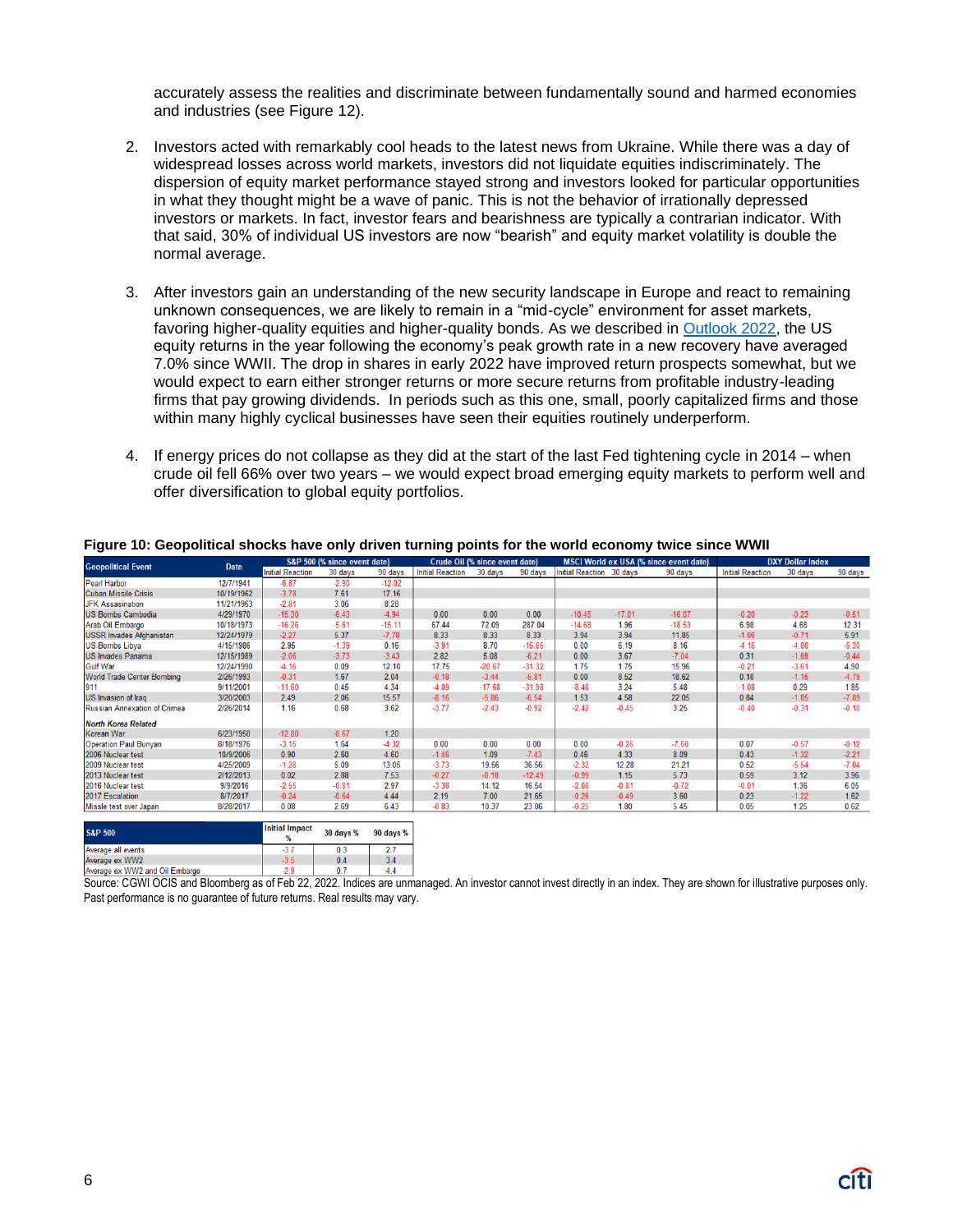**Figure 11: Regional contractions are far more common than global**

**Figure 12: World markets typically sell off together following an initial shock. However, they later distinguish fundamentals**



Source: Haver as of February 25, 2022. Indices are unmanaged. An investor cannot invest directly in an index. They are shown for illustrative purposes only. Past performance is no guarantee of future returns. Real results may vary.

# **THREE AREAS OF CONCERN**

- 1. While the 12% decline in US equities has improved valuation and forward-looking returns since December, the prior three years have already delivered gains of 19.8% per annum for the S&P 500. Future equity gains will be dependent on the delivery of increased corporate earnings in an almost linear fashion. Thus, we believe a future 9% gain in the S&P 500 to be roughly in line with EPS gains in mid- to high single digits, a pace that requires continued economic expansion. The currently high but diminishing pace of upward EPS forecast revisions is a contrarian negative indicator for markets, much the opposite of the investor sentiment data.
- 2. While self-destructive for Russia's economy, it remains possible that it may withhold oil and gas supplies in an act of retaliation to sanctions. If so, Russia's optimal timing is soon as winter heating demand will soon wane in Europe. European gas inventories were unusually low this winter causing energy services costs to jump at a record pace even before the invasion. Markets may still react to Russian cyber-attacks on western firms and infrastructure despite widespread warnings akin to US warnings over the invasion itself.
- 3. The history of war is one of unexpected consequence and unexpected spread. For example, the US decision to pull air power from Afghanistan last year may have added to Russia's confidence in its action against Ukraine. While we view the probability of action on the part of China as low, its territorial dispute with Taiwan remains an even larger immediate risk for the world economy given much larger financial and supply chain linkages (please see [Outlook 2022\)](https://www.privatebank.citibank.com/newcpb-media/media/documents/outlook/Outlook-2022-Citi-Global-Wealth-Investments.pdf#page=17).